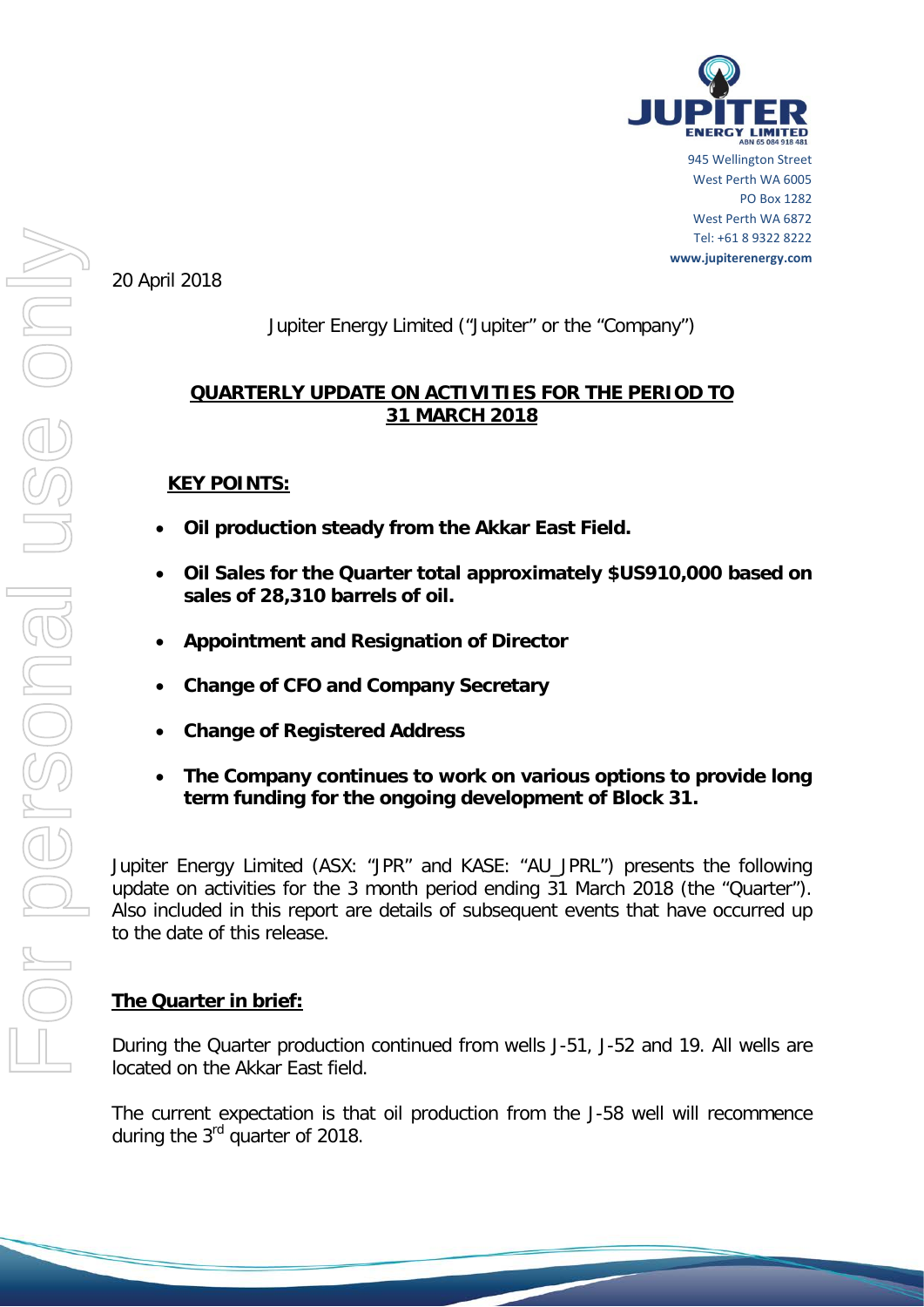Workovers on wells J-51 and 19 were completed during the Quarter and the workover rig is being relocated to the West Zhetybai field, where work can commence on well J-58. It is expected the workover of well J-58 will commence during May 2018.

The Company will keep shareholders updated on progress with production from all wells.

## **Oil Sales:**

The Company sold all its oil through one local trader. During the Quarter, oil sales totalled ~\$910,000. This was based on the sale of 28,310 barrels of oil at an average price of approximately \$US32/bbl. All oil was sold into the Domestic Market as is required under Kazakh laws when wells are producing under Trial Production licences.

The Company was successful in using chemicals to reduce the water cut to under 1% when collected by the trader and this was material as the pricing schema is based on two key parameters – water cut and the World Oil price (Brent).

With water cut being low and the price of Brent being strong, the resultant price received at the wellhead was ahead of expectations.

Production of oil by well for the Quarter was as follows:

J-51: 4,360 barrels J-52: 12,850 barrels Well 19: 11,100 barrels

## **Go Forward Plan:**

The Company continues to discuss longer term funding options with interested parties.

### **Licence Information:**

As is required under ASX disclosure rules, the Company confirms that it currently holds the following licence:

| Country    | Block / Licence | Interest held as at<br>31 December 2017 | Interest acquired<br>disposed of during<br>the Quarter | Interest held as at<br>31 March 2018 |
|------------|-----------------|-----------------------------------------|--------------------------------------------------------|--------------------------------------|
| Kazakhstan | Block 31        | 100%                                    | Nil                                                    | 100%                                 |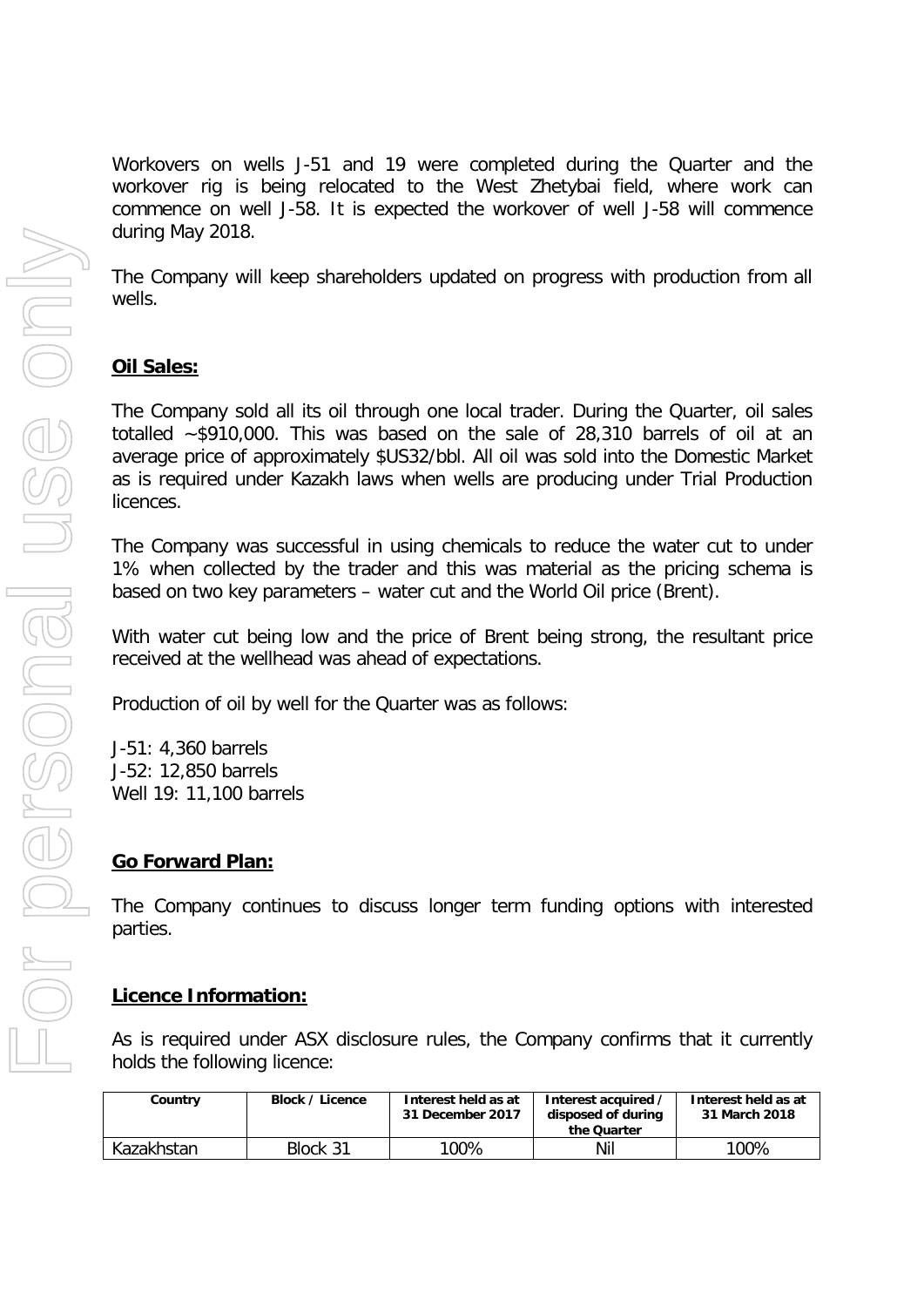## **Corporate Changes:**

On 5 April 2018 the Company announced the resignation of Scott Mison as a Director, Chief Financial Officer (CFO) and Company Secretary – effective from 20 April 2018.

The Company thanks Scott for his contribution to the Company.

On 19 April 2018 the Company announced the appointment of Phil Warren as a Non Executive Director.

The Company also announced the appointment of Edward Meagher as CFO and Emma Wates as Company Secretary and a change of the Company's registered office address to 945 Wellington Street, West Perth, WA 6005.

# **Capital Structure and Finances:**

As at 31 March 2018, the Company has 153,377,693 listed shares trading under the ASX ticker "JPR" and the KASE ticker "AU\_JPRL".

The Company has no options or Performance Shares, listed or unlisted, in issue.

As at 31 March 2018, total Company debt outstanding was \$US44,349,741 through a total of five (5) Promissory Notes, with the following holders:

- Waterford Petroleum Limited: \$US17,663,011
- Waterford Petroleum Limited: \$US11,202,701
- Mobile Energy Limited: \$US952,501
- Midocean Holdings Limited: \$US2,687,838
- Other Private Investors: \$US843,690

As at 31 March 2018, the Company had drawn down \$US1,197,898 (including accrued interest) under the 2017 \$US5m Funding Agreement with Waterford. This means a further \$US3,802,102 is still available under this funding agreement.

The Company also still has access to a further \$US1,191,267 (including accrued interest) under the 2016 Funding Agreement.

The Company is now working under an agreed "Operations Budget". The amount of additional funding made available to the Company has been based on a revised budget that takes into account the cost structure required to support a return to production offset by the revenues derived from budgeted oil sales.

Based on this additional funding, the revised "Operations Budget" shows sufficient working capital is now in place until June 2018. Additional funding still available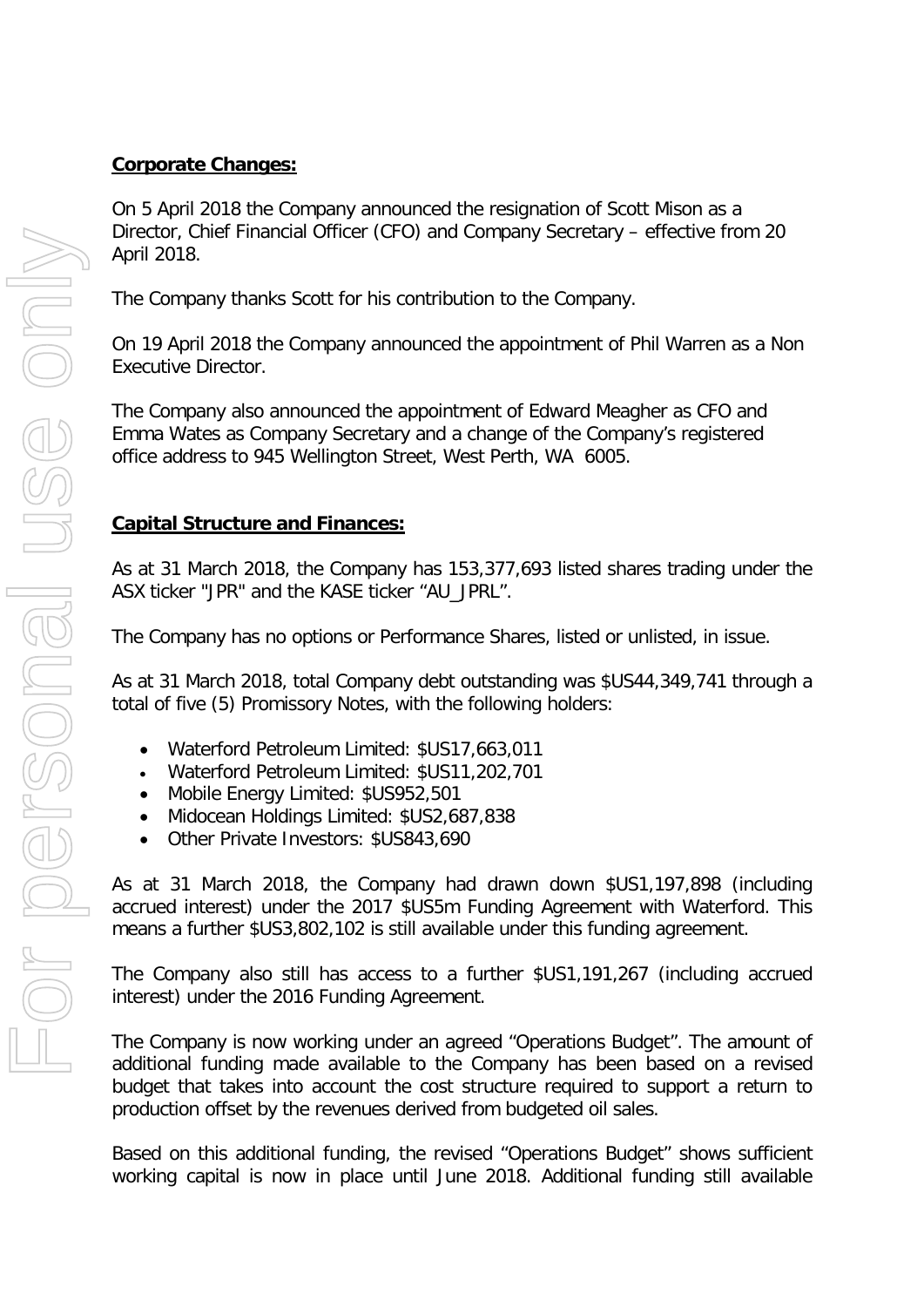under the 2016 Funding Agreement (~\$US1.2m) will enable the Company to fund operations until September 2018, by which time the Company will need to have secured additional funding.

Unaudited net cash reserves as at 31 March 2018 stood at approximately \$A272,000.

### **Summary:**

Progress during the Quarter was positive and the Company produced 28,310 barrels of oil from the J-51, J-52 and 19 wells located on the Akkar East oilfield. Revenue from oil sales for the Quarter amounted to ~\$US910,000 which was secured via prepayments from a local oil trader.

If shareholders have any questions regarding this Quarterly report they are welcome to contact the Company on +61 89322 8222.

Geoff Gander Chairman/CEO

#### **ENDS**

#### **Competent Persons Statement:**

Alexey Glebov, PhD, with over 33 years' oil & gas industry experience, is the qualified person who has reviewed and approved the technical information contained in this report. Alexey PhD's in technical science (1992) and geology science (2006), an Honors Degree in Geology and Geophysics (1984) from Novosibirsk State University and a Gold Medal (1985) from USSR Academy of Sciences. He is a member since 2001 of the European Association of Geoscientists & Engineers (EAGE #M2001-097) and was made an Honorary Oilman in 2011 by the Ministry of Energy of the Russian Federation. Alexey Glebov is qualified in accordance with ASX Listing Rule 5.41.

### **About the Company:**

Jupiter Energy Limited is an oil exploration and production company, quoted on the AIM, ASX and KASE markets. The Company is focused on developing its onshore assets in western Kazakhstan. In 2008 the Company acquired 100 per cent of the Block 31 permit, located in the oil-rich Mangistau Basin, close to the port city of Aktau.